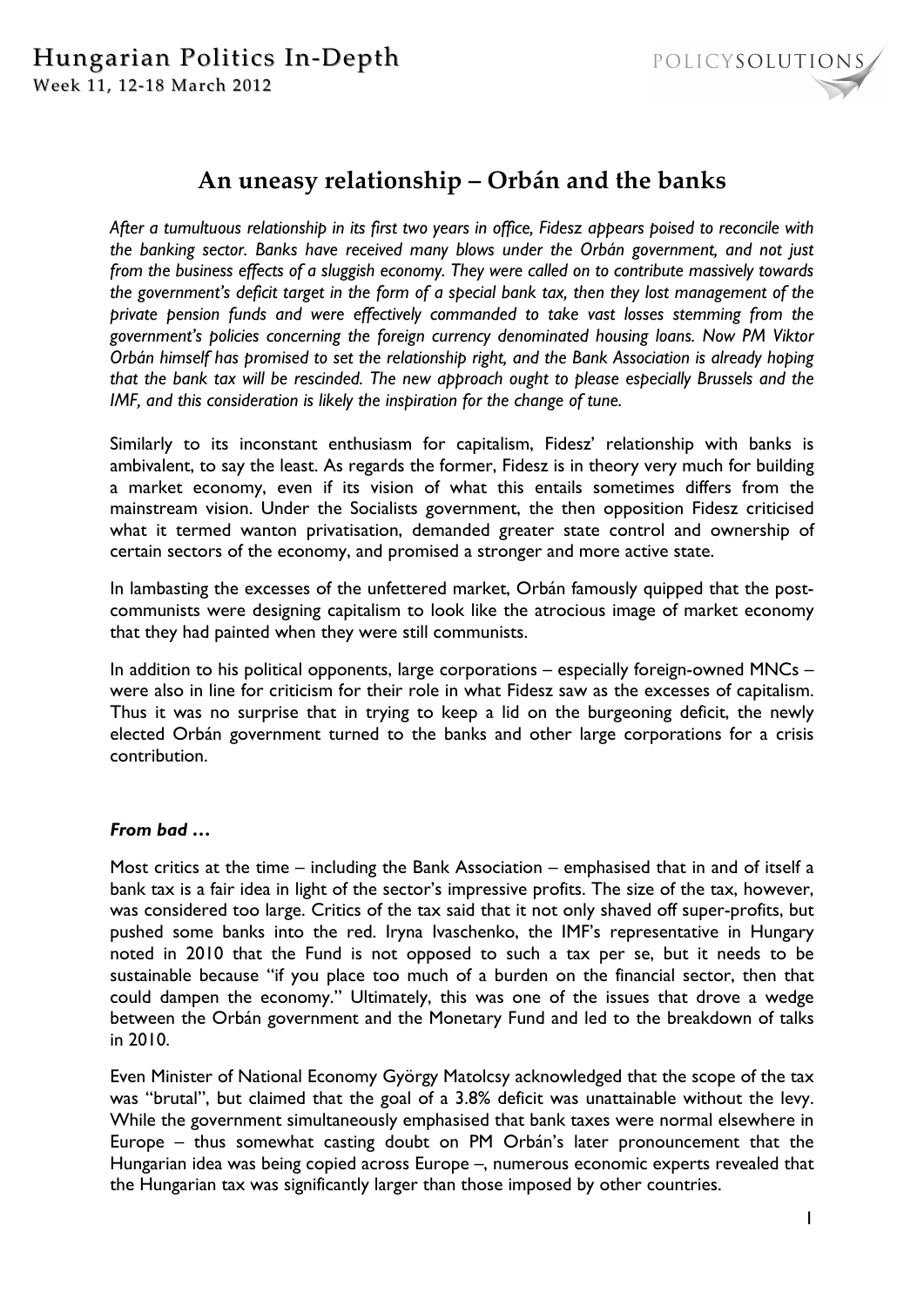

#### *…to worse*

The next conflict with the financial sector followed very quickly, when the government announced that it would nationalise the mandatory private pension funds, whose assets of roughly 3,000 billion were mostly managed by financial companies affiliated with banks or insurance companies. Though feebly, the financial community did fight back against the decision and organised a campaign to convince pension fund owners to choose the risky path of retaining their accounts.

The greatest conflict was yet to come, however, and it erupted over foreign currency denominated housing loans. Initially, the contentious policy issue started promising enough, with the government seeking an agreement with the Bank Association – in itself an unusually open and conciliatory approach from a government that does not consult much with stakeholders – and under pressure of unilateral action got the banks to agree to a temporary fixing of exchange rate for homeowners. As a result, troubled creditors could choose for a few years to pay their monthly instalments based on a rate of 180 HUF to a Swiss Franc, which was well below the market exchange rate at the time. When the agreement was reached, everyone appeared pleased.

#### *The repayment plan*

Unfortunately, however, the fixed exchange rate attracted but a few of the several hundred thousand to a million foreign currency creditors. With exchange rates skyrocketing, the government then made a bold move that helped especially well-off creditors – including many MPs –, while it harmed the banks directly and the poorer creditors indirectly. The verdict that banks would have to allow those who can repay their loans in a lump sum to actually do so at a government mandated exchange rate significantly below market rates threatened vast losses for the banking industry, which were in fact realised once the decision was implemented.

Since much of the Hungarian banking sector is foreign-owned, the furore over the decision was not relegated only to the banking sector – which stood to lose a lot of money – and the opposition – which lamented this as redistribution from banks and poorer creditors to wealthy creditors –, but also to foreign governments – especially the Austrian and the German – whose banks are invested here. Many critics speculate that some of the grief that European and international institutions now give Hungary is at least partly related to the government's confrontational approach towards foreign interests and to a flurry of background diplomacy this approach has elicited.

### *Moving towards conciliation?*

The government itself appears to be buying into this theory. A few weeks ago (Week 7 edition) we noted how odd it was that among the many groups that the Orbán government had offended and disregarded since taking office, it had singled out the subjects of the crisis taxes as victims of an unfair process. In light of Fidesz' previous Robin Hood rhetoric